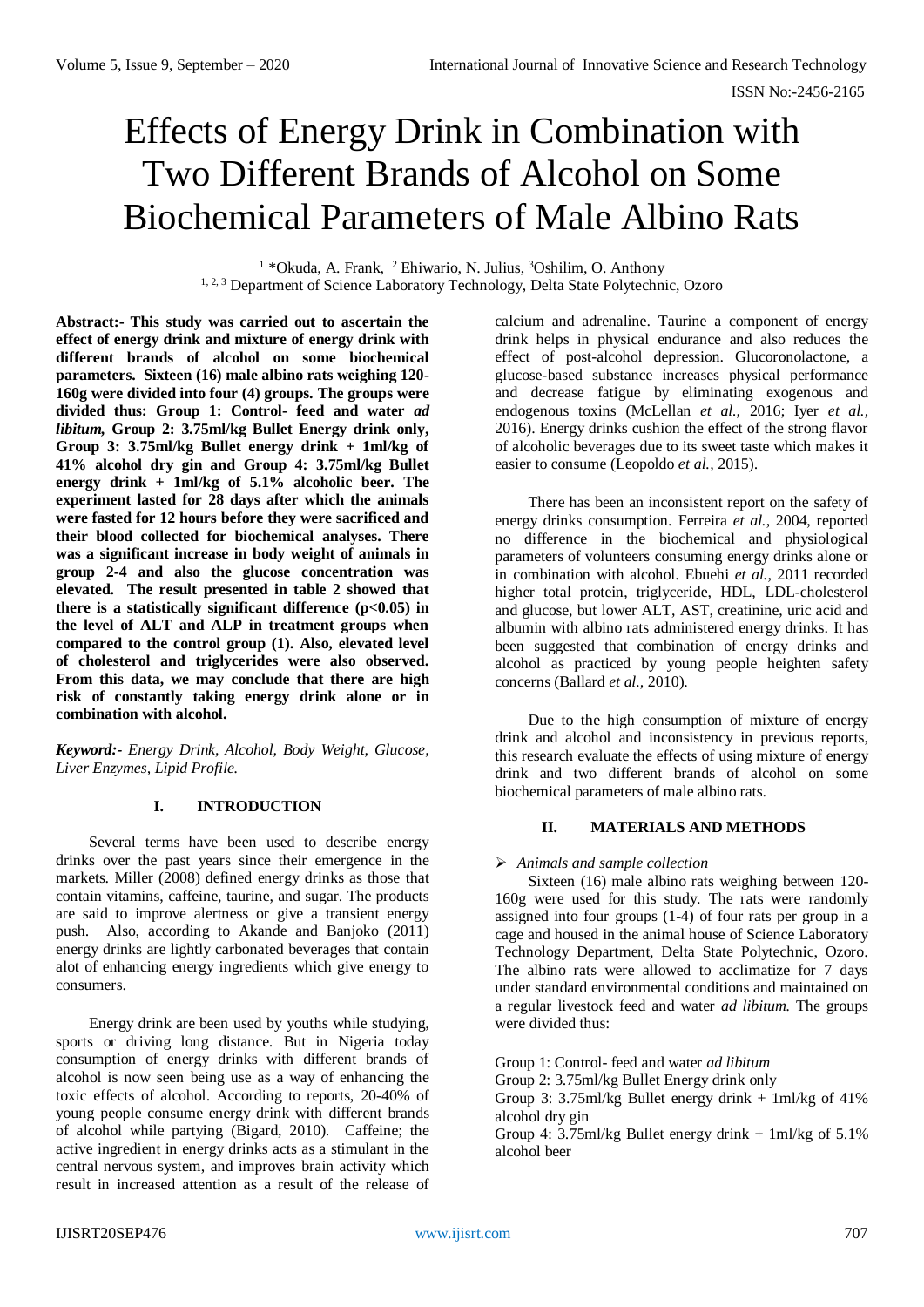ISSN No:-2456-2165

The experiment lasted for a period of 28 days after which the animals were fasted for 12 hours and were sacrificed. The blood sample collected for lipid profile was stored in EDTA bottle while blood for other biochemical parameters was stored in lithium heparin bottle.

## *Biochemical Analyses*

The blood glucose concentration was determined by tail tipping method. The blood was dropped on the dextrostix reagent pad which was inserted into microprocessor digital blood glucometer and readings recorded.

Plasma Alanine transaminase (ALT), Aspartate transminases (AST) and alkaline phosphatase (ALP) were determined using test kits (Randox Laboratories, UK) in accordance with manufacturer's instructions.

Total cholesterol and triglyceride concentrations were determined by enzymatic colorimetric assay as described by Siedel *et al.,* 1983 and Nagele *et al.,* 1984.

## *Statistical Analysis*

Data were expressed as mean ± standard deviation and were subjected to one way analysis of variance (ANOVA) followed by student's T-test. Results were considered statistically significant at P<0.05.

## **III. RESULTS**

The results in table 1 show that there was a significant increase in body weight of the animals. The animals in group 2 showed a 19.4% increase in body weight while those administered with different brands of alcohol in combination with energy drink indicated 9.8% and 16.2% weight increase as observed in group 3 and 4 respectively.

The data in table 1 showed significant increases  $(p<0.05)$  in glucose concentration in all treated groups i.e groups 2, 3 and 4.

| <b>Parameters</b>     | Group 1          | Group 2                 | Group 3               | Group 4                 |
|-----------------------|------------------|-------------------------|-----------------------|-------------------------|
| <b>Initial weight</b> | $145.3 \pm 10.8$ | $130.4 + 6.04$          | $161.7 \pm 5.09$      | $153.7 \pm 5.9$         |
| <b>Final weight</b>   | $156.4 + 2.69$   | $155.8 + 6.82$          | $177.5 \pm 20.4$      | $178.7 + 2.44$          |
| Change $(\% )$        | 11.1(7.6)        | 25.4(19.4)              | 15.8(9.8)             | 22(16.2)                |
| Glucose (mmol/l)      | $3.3 \pm 0.1^a$  | $5.75 \pm 0.05^{\rm b}$ | $5.3 \pm 0.1^{\rm b}$ | $6.05 \pm 0.15^{\rm b}$ |

Table 1:- Initial and Final Body Weight of Albino Rats and Blood Glucose Concentration

**Group 1:** Control- feed and water *ad libitum*, **Group 2:** 3.75ml/kg Bullet Energy drink only, **Group 3:** 3.75ml/kg Bullet energy drink + 1ml/kg of 40% alcohol dry gin, **Group 4:** 3.75ml/kg Bullet energy drink + 1ml/kg of 5.1% alcohol beer.

The result presented in table 2 showed that there a statistically significant difference  $(p<0.05)$  in the level of ALT in treatment groups when compared to the control group (1). There was an increase in the level of AST in group 2 and decrease in group 3 but no statistical significant difference in group 4 as against the group 1; the control. ALP level increased in all treatment groups as shown in table 2 but there was no statistical significant difference between the groups administered combination of alcohol and energy drink i.e group 3 and 4.

|           | Group 1                      | Group 2                 | Group 3                       | Group 4                    |
|-----------|------------------------------|-------------------------|-------------------------------|----------------------------|
| ALT (u/L) | $9.95 \pm 0.15^{\text{a}}$   | $12.3 \pm 0.30^b$       | $16.3 \pm 0.20$ <sup>c</sup>  | $13.4\pm0.15^{\rm d}$      |
| AST (u/L) | $9.25 \pm 0.25$ <sup>a</sup> | $12.5 \pm 0.15^{ab}$    | $8.65 \pm 0.15$ <sup>ac</sup> | $9.1 \pm 0.10^a$           |
| ALP(u/L)  | $24.1 \pm 0.05^{\text{a}}$   | $40.6 \pm 0.05^{\rm b}$ | $47.9 \pm 0.35$ <sup>c</sup>  | $48.2 + 0.45$ <sup>c</sup> |

Table 2:- Liver enzymes level of albino rats

**Group 1:** Control- feed and water ad libitum, **Group 2:** 3.75ml/kg Bullet Energy drink only, **Group 3:** 3.75ml/kg Bullet energy drink + 1ml/kg of 40% alcohol dry gin, **Group 4:** 3.75ml/kg Bullet energy drink + 1ml/kg of 5.1% alcohol beer.

Mean values with different superscript in a row indicates significant differences at  $p<0.05$  between groups.

According to the data presented in table 3, there was elevation of triglycerides in treatment groups when compared to the control group. There was a statistical difference between group 2 which is energy drink only and group 3 and 4 that were administered a combination of dry gin/energy drink and beer/energy drink respectively. There were also a statistical difference at  $p=0.03$  between groups when the cholesterol level was checked.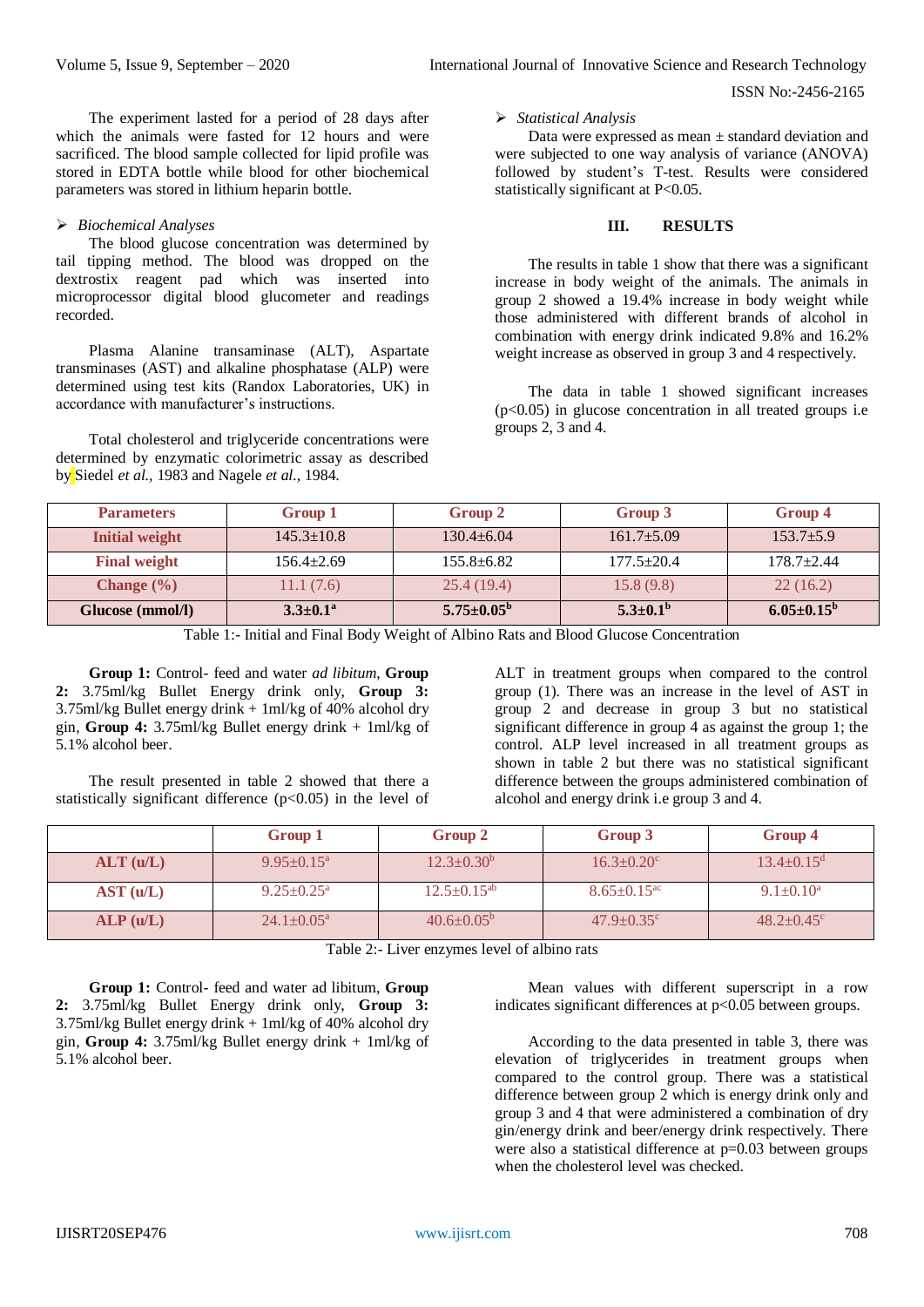ISSN No:-2456-2165

|                               | Group                        | Group ^                     | <b>Foup</b>             | Group 4                      |
|-------------------------------|------------------------------|-----------------------------|-------------------------|------------------------------|
| <b>Triglycerides (mmol/l)</b> | $1.32 \pm 0.02^{\mathrm{a}}$ | $1.58 {\pm} 0.02^{\rm b}$   | $1.75{\pm}0.01^{\rm c}$ | $1.89 \pm 0.04$ <sup>c</sup> |
| <b>Cholesterol</b> (mmol/l)   | $3.65 \pm 0.07$              | $.15{\scriptstyle \pm0.05}$ | $4.20 \pm 0.10$         | $4.35 \pm 0.15$              |

Table 3:- Effect of energy drink and in combination with different brands of alcohol on lipid profile

**Group 1:** Control- feed and water ad libitum, **Group 2:** 3.75ml/kg Bullet Energy drink only, **Group 3:** 3.75ml/kg Bullet energy drink + 1ml/kg of 40% alcohol dry gin, **Group 4:** 3.75ml/kg Bullet energy drink + 1ml/kg of 5.1% alcohol beer.

Mean values with different superscript in a row indicates significant differences at  $p<0.05$  between groups.

# **IV. DISCUSSION**

Energy drinks are now been consumed mixed with alcohol either to mitigate the sedative effects of alcohol or enhance its taste. This study has shown that energy drink alone or when mix with different types of alcohol has severe effect on some biochemical parameters in the body.

The data presented in table 1, shows that there was a 19.4%, 9.8% and 16.2% increase in body weight of animals in group 2, 3 and 4 respectively as against 7.6% recorded in group 1; the control. This was in line with the study of Bueno *et al*., 2017 that had 88.7% and 53% increase in body weight of animals administered energy drink alone and 40% spirit alcohol mix with energy drink respectively. Ugwuja, (2014) also observed increase in body weight of albino rats given energy drink only and a mix of energy drink and alcohol.

A sugar-sweetened beverage comprises a considerable source of total daily intake and is the largest source of beverage calories. Sugar-sweetened beverages consumption is highest among subgroups also greatly predisposed to obesity and type 2 diabetes (Bleich *et al.,* 2009). In this study, there was a significant increase in level of blood glucose in groups 2, 3 and 4 as against the control group. The increase in blood glucose may be due to the incorporated ingredients of energy drink (sugar, caffeine and others) that act synergistically (Kolnes *et al*., 2010).

Damage to the liver tissue causes leakage of the contained cellular enzymes to the blood thereby causing elevation of the enzymes in serum or plasma which may be an indicator for hepatic injury. Almost all authors are in agreement regarding the adverse effects of energy drinks on liver function and structure (Akande and Banjoko, 2011; Bukhar *et al.,* 2012; Khayyat *et al*., 2015). Khayyat *et al.,* 2014 reported that energy drink caused elevations of hepatic biomarkers: AST, ALT and ALP after 2-4 weeks of continuous administration. In this study, there was a significant elevation of ALT and ALP as shown in table 2.

As shown in table 3, there was significant difference in the level of cholesterol and triglycerides in treatment groups as against the control. Ebuehi *et al.,* 2011 found increase in cholesterol and triglycerides level in albino rats.

From the data presented in this study, energy drink mix with any brand of alcohol may have negative effect on the body. It is advisable to apply caution when consuming these energy drink and in combination with different brands of alcohol.

## **REFERENCES**

- [1]. Akande I. S. and Banjoko O. A. (2011). Assessment of Biochemical Effect of "Power Horse" Energy Drink on Hepatic, Renal and Histological Functions in Sprague Dawley Rats. Annual Review & Research in Biology. 1(3): 45-56.
- [2]. Ballard, S.L., Wellborn-Kim, J.J and Clauson, K.A (2010). Effects of commercial energy drink consumption on athletic performance and body composition. Phys Sportsmed, 38(1):107-117.
- [3]. Bigard, A.X (2010). Risks of energy drinks in youths. Arch Pediatr, 17(11):1625-1631.
- [4]. Bueno, P.C.S., Barbalho, S.M., Girotto, F.L., Machado, G.S., Gabrigna, F.M and Mendes, G.C (2017). Alcohol and energy drink: a safe mix? International Journal of Medicine Research, 2(1): 11- 16
- [5]. Bukhar,H.M., El Sawy,N.A. and Header,E.A. (2012). Biological effect of high energy drink on normal and hyperglycemic rats. Pakistn J.Nutr. 11(4):301-309.
- [6]. Ebuehi, O.A., Ajayi, O.E., Onyeulor, A.L and Awelimobor, D (2011). Effects of oral administration of energy drinks on blood chemistry, tissue histology and brain acetylcholine in rabbits. Nig Q J Hosp Med, 21(1):29-34.
- [7]. Ferreira, S.E., de Mello, M.T., Rossi, M.V and Souza-Formigoni, M.L (2004). Does an energy drink modify the effects of alcohol in a maximal effort test? Alcohol Clin Exp Res, 28(9):1408-1412.
- [8]. Iyer, P.S., Yelisetti, R., Miriyala, V., Siddiqui, W and Kaji, A (2016). A remarkable case of rhabdomyolysis associated with ingestion of energy drink 'neon volt'. J Community Hosp Intern Med Perspect., 6(5):325-328.
- [9]. Khayyat, L., Sorour, J.M.A., Essawy, A and Al Rawi, M (2015). Histological, ultrastructural and physiological studies on the effect of different kinds of energy drinks on the liver of Wistar albino rat. International Journal of Research in Science, 1(2):15- 22.
- [10]. Kolnes, A., Ingvaldsen, A., Bolling, A., Stuenaes, J., Kreft, M and Zorec, R (2010). Caffeine and theophylline block insulin‐stimulated glucose uptake and PKB phosphorylation in rat skeletal muscles. Acta physiologica, 200(1):65-74.